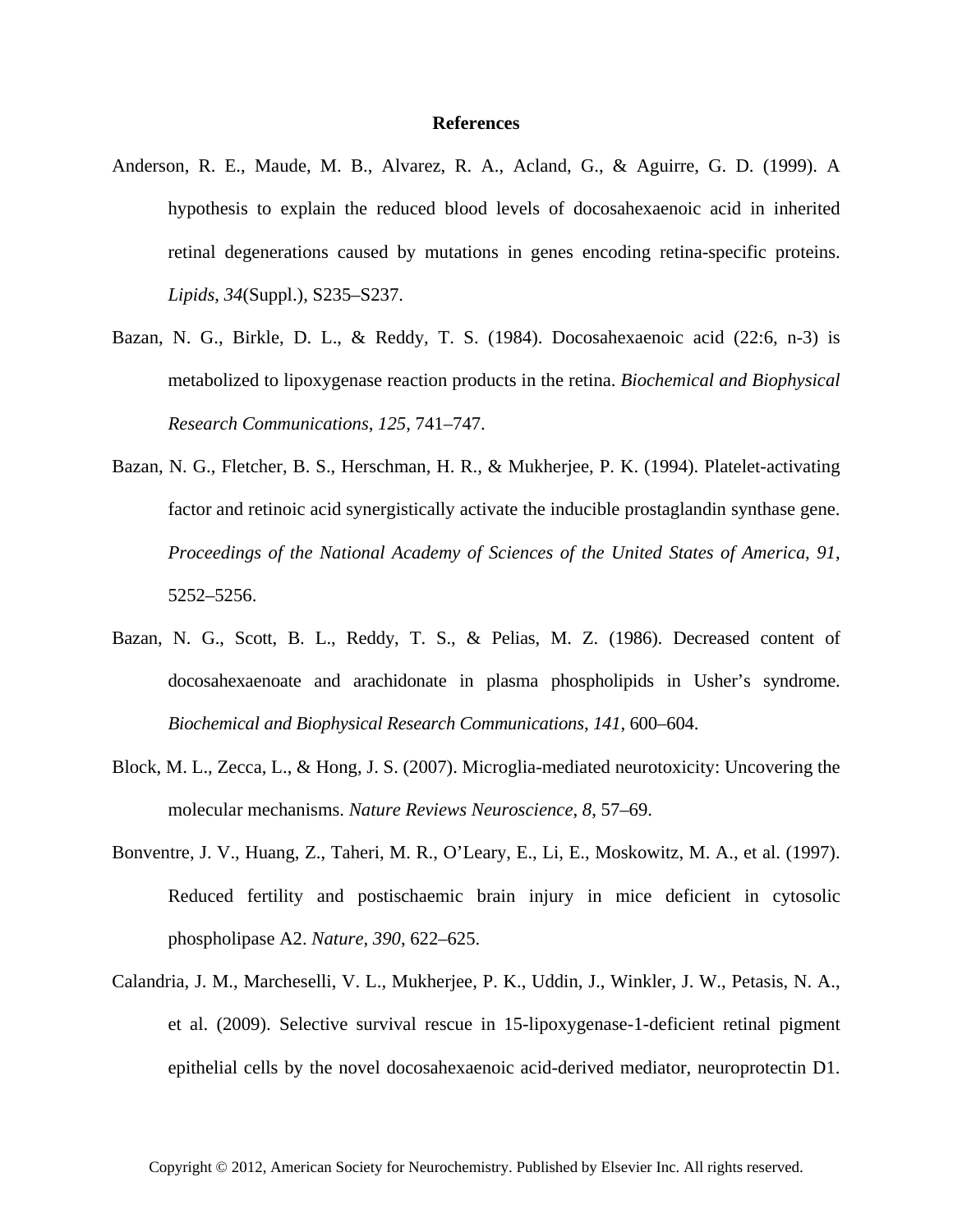*Journal of Biological Chemistry*, *284*, 17877–17882.

- Chen, C., Magee, J. C., & Bazan, N. G. (2002). Cyclooxygenase-2 regulates prostaglandin E2 signaling in hippocampal long-term synaptic plasticity. *Journal of Neurophysiology*, *87*, 2851–2857.
- Clark, G. D., Happel, L. T., Zorumski, C. F., & Bazan, N. G. (1992). Enhancement of hippocampal excitatory synaptic transmission by platelet-activating factor. *Neuron*, *9*, 1211–1216.
- Dobrian, A. D., et al. (2011). Functional and pathological roles of the 12- and 15–lipoxygenases. *Progress in Lipid Research*, *50*, 115–131.
- Dumuis, A., Sebben, M., Haynes, L., Pin, J. P., & Bockaert, J. (1988). NMDA receptors activate the arachidonic acid cascade system in striatal neurons. *Nature*, *336*, 68–70.
- Hamilton, N. B., & Attwell, D. (2010). Do astrocytes really exocytose neurotransmitters? *Nature Reviews Neuroscience*, *11*, 227–238.
- Hardingham, G. E., & Bading, H. (2010). Synaptic versus extrasynaptic NMDA receptor signalling: Implications for neurodegenerative disorders. *Nature Reviews Neuroscience*, *11*, 682–696.
- Hong, S., Gronert, K., Devchand, P. R., Moussignac, R. L., & Serhan, C. N. (2003). Novel docosatrienes and 17S-resolvins generated from docosahexaenoic acid in murine brain, human blood, and glial cells. Autacoids in anti-inflammation. *Journal of Biological Chemistry*, *278*, 14677–14687.
- Izquierdo, I., Fin, C., Schmitz, P. K., Da Silva, R. C., Jerusalinsky, D., Quillfeldt, J. A., et al. (1995). Memory enhancement by intrahippocampal, intraamygdala, or intraentorhinal infusion of platelet-activating factor measured in an inhibitory avoidance task.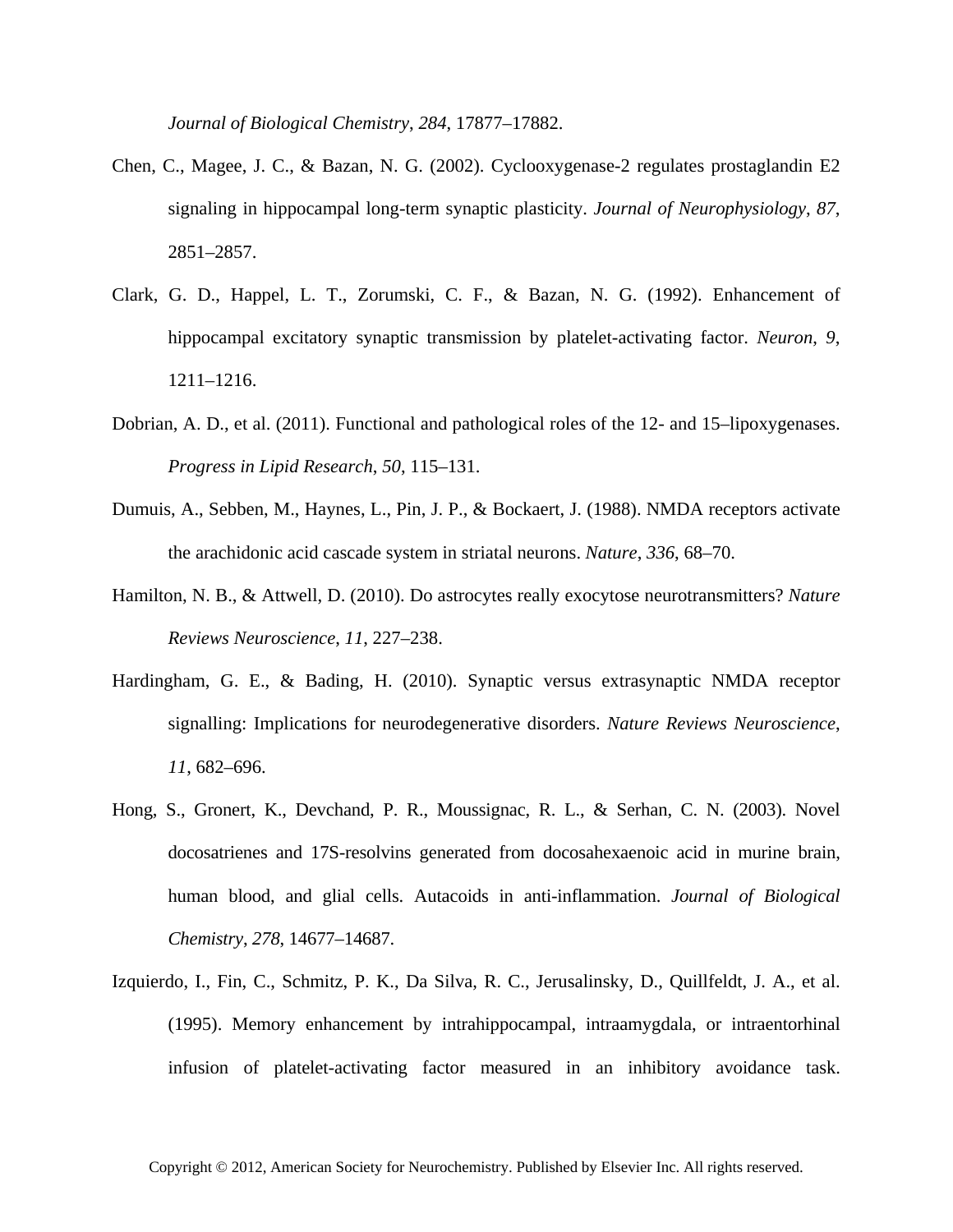*Proceedings of the National Academy of Sciences of the United States of America*, *92*, 5047–5051.

- Jiang, J., Ganesh, T., Du, Y., Thepchatri, P., Rojas, A., Lewis, I., et al. (2010). Neuroprotection by selective allosteric potentiators of the EP2 prostaglandin receptor. *Proceedings of the National Academy of Sciences of the United States of America*, *107*, 2307–2312.
- Kato, K., Clark, G. D., Bazan, N. G., & Zorumski, C. F. (1994). Platelet-activating factor as a potential retrograde messenger in CA1 hippocampal long-term potentiation. *Nature*, *367*, 175–179.
- Kaufmann, W. E., Worley, P. F., Pegg, J., Bremer, M., & Isakson, P. (1996). COX-2, a synaptically induced enzyme, is expressed by excitatory neurons at postsynaptic sites in rat cerebral cortex. *Proceedings of the National Academy of Sciences of the United States of America*, *93*, 2317–2321.
- Kobayashi, T., Nakatani, Y., Tanioka, T., Tsujimoto, M., Nakajo, S., Nakaya, K., et al. (2004). Regulation of cytosolic prostaglandin E synthase by phosphorylation. *The Biochemical Journal*, *381*, 59–69.
- Kolko, M., DeCoster, M. A., de Turco, E. B., & Bazan, N. G. (1996). Synergy by secretory phospholipase A2 and glutamate on inducing cell death and sustained arachidonic acid metabolic changes in primary cortical neuronal cultures. *Journal of Biological Chemistry*, *271*, 32722–32728.
- Marcheselli, V. L., Hong, S., Lukiw, W. J., Tian, X. H., Gronert, K., Musto, A., et al. (2003). Novel docosanoids inhibit brain ischemia–reperfusion-mediated leukocyte infiltration and pro-inflammatory gene expression. *Journal of Biological Chemistry*, *278*, 43807– 43817.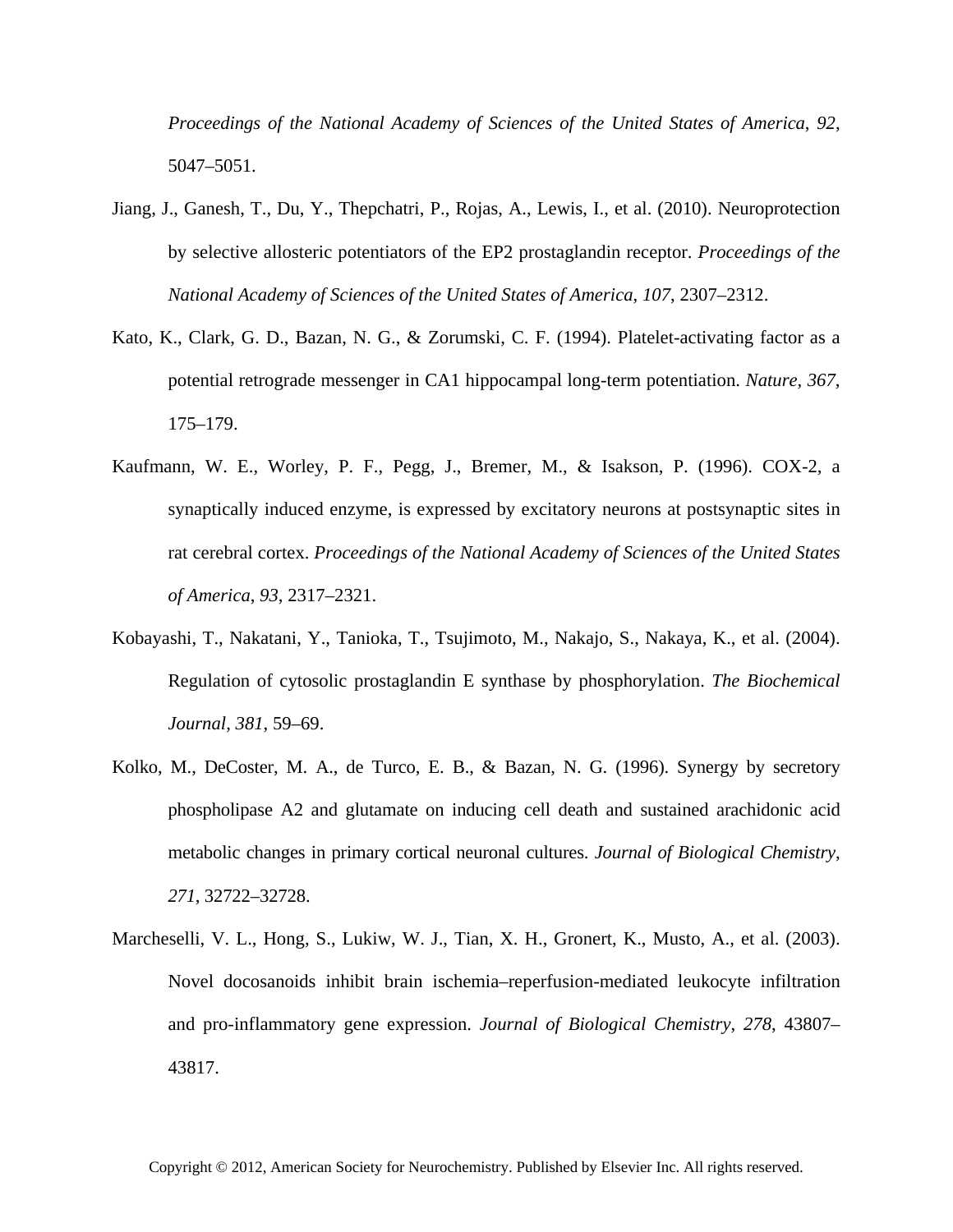- Marcheselli, V. L., Mukherjee, P. K., Arita, M., Hong, S., Antony, R., Sheets, K., et al. (2010). Neuroprotectin D1/protectin D1 stereoselective and specific binding with human retinal pigment epithelial cells and neutrophils. *Prostaglandins, Leukotrienes, and Essential Fatty Acids*, *82*, 27–34.
- Marcheselli, V. L., & Bazan, N. G. (1996). Sustained induction of prostaglandin endoperoxide synthase-2 by seizures in hippocampus. Inhibition by a platelet-activating factor antagonist. *Journal of Biological Chemistry*, *271*, 24794–24799.
- McCullough, L., Wu, L., Haughey, N., Liang, X., Hand, T., Wang, Q., et al. (2004). Neuroprotective function of the PGE2 EP2 receptor in cerebral ischemia. *Journal of Neuroscience*, *24*, 257–268.
- Mukherjee, P. K., Marcheselli, V. L., de Rivero Vaccari, J. C., Gordon, W. C., Jackson, F. E., & Bazan, N. G. (2007). Photoreceptor outer segment phagocytosis attenuates oxidative stress-induced apoptosis with concomitant neuroprotectin D1 synthesis. *Proceedings of the National Academy of Sciences of the United States of America*, *104*, 13158–13163.
- Mukherjee, P. K., Marcheselli, V. L., Barreiro, S., Hu, J., Bok, D., & Bazan, N. G. (2007). Neurotrophins enhance retinal pigment epithelial cell survival through neuroprotectin D1 signaling. *Proceedings of the National Academy of Sciences of the United States of America*, *104*, 13152–13157.
- Mukherjee, P. K., Marcheselli, V. L., Serhan, C. N., & Bazan, N. G. (2004). Neuroprotectin D1: A docosahexaenoic acid-derived docosatriene protects human retinal pigment epithelial cells from oxidative stress. *Proceedings of the National Academy of Sciences of the United States of America*, *101*, 8491–8496.

Murphy, R. C., Hankin, J. A., & Barkley, R. M. (2009). Imaging of lipid species by MALDI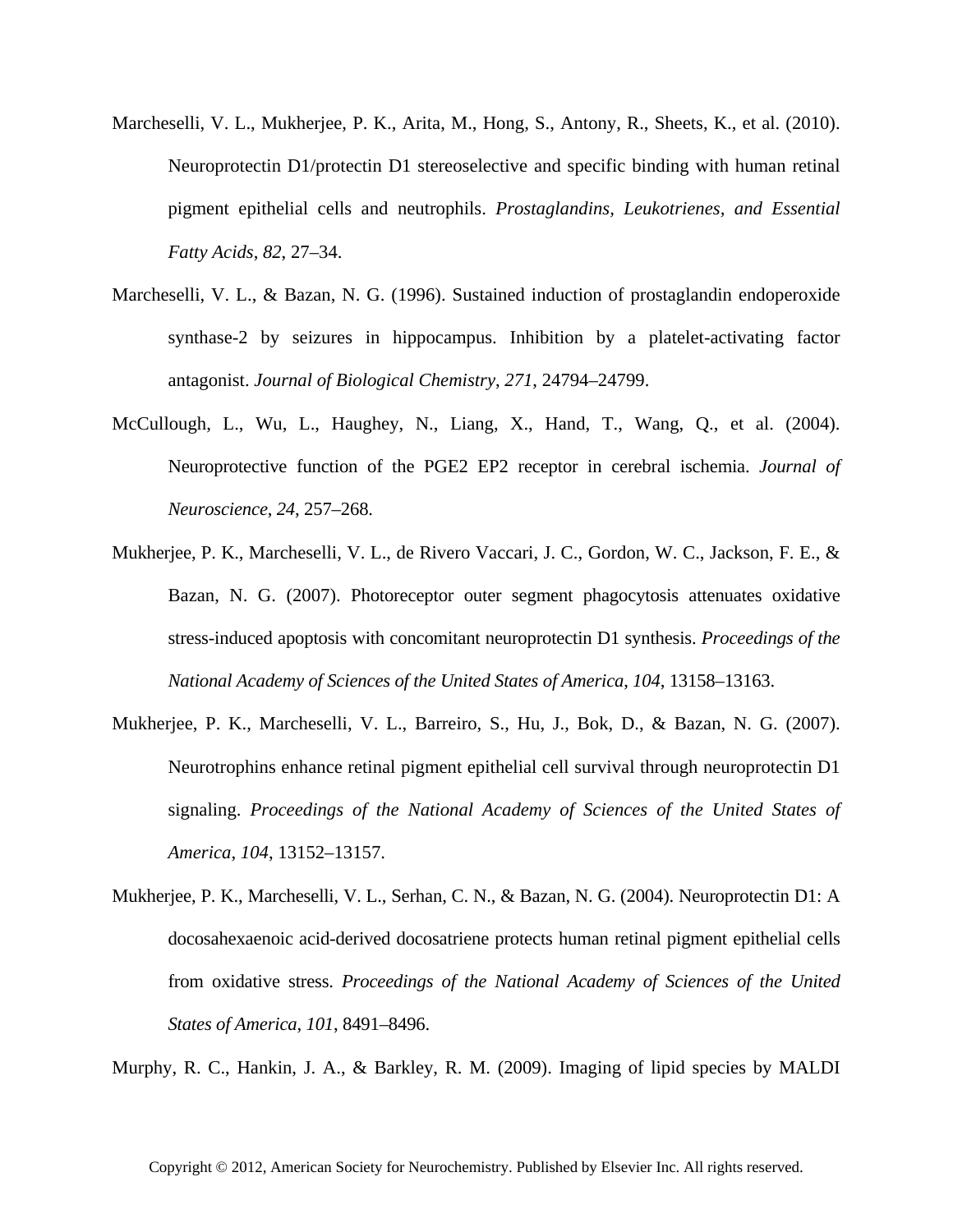mass spectrometry. *Journal of Lipid Research*, *50*(Suppl.), S317–S322.

- Niu, S. L., Mitchell, D. C., Lim, S. Y., Wen, Z. M., Kim, H. Y., Salem, N., Jr., et al. (2004). Reduced G protein–coupled signaling efficiency in retinal rod outer segments in response to n-3 fatty acid deficiency. *Journal of Biological Chemistry*, *279*, 31098–31104.
- Panetta, T., Marcheselli, V. L., Braquet, P., Spinnewyn, B., & Bazan, N. G. (1987). Effects of a platelet activating factor antagonist (BN 52021) on free fatty acids, diacylglycerols, polyphosphoinositides and blood flow in the gerbil brain: Inhibition of ischemia– reperfusion induced cerebral injury. *Biochemical and Biophysical Research Communications*, *149*, 580–587.
- Phillis, J. W., Horrocks, L. A., & Farooqui, A. A. (2006). Cyclooxygenases, lipoxygenases, and epoxygenases in CNS: Their role and involvement in neurological disorders. *Brain Research Reviews*, *52*, 201–243.
- Piomelli, D. (2003). The molecular logic of endocannabinoid signalling. *Nature Reviews Neuroscience*, *4*, 873–884.
- Piomelli, D., Astarita, G., & Rapaka, R. (2007). A neuroscientist's guide to lipidomics. *Nature Reviews Neuroscience*, *8*, 743–754.
- Reich, E. E., Markesbery, W. R., Roberts, L. J., 2nd, Swift, L. L., Morrow, J. D., & Montine, T. J. (2001). Brain regional quantification of F-ring and D-/E-ring isoprostanes and neuroprostanes in Alzheimer's disease. *The American Journal of Pathology*, *158*, 293– 297.
- Roberts, L. J., 2nd, Montine, T. J., Markesbery, W. R., Tapper, A. R., Hardy, P., & Chemtob, S., et al. (1998). Formation of isoprostane-like compounds (neuroprostanes) *in vivo* from docosahexaenoic acid. *Journal of Biological Chemistry*, *273*, 13605–13612.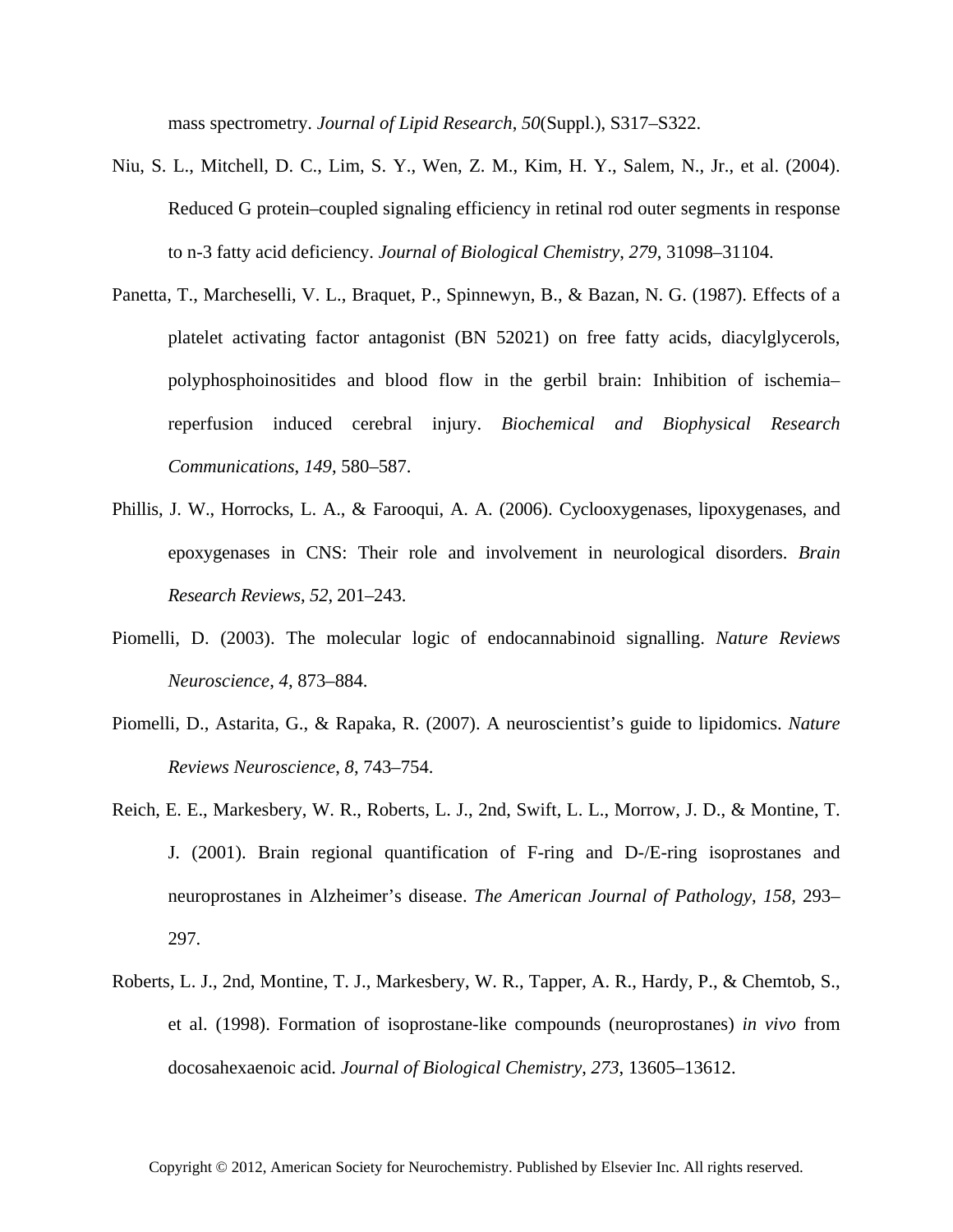- Rodriguez de Turco, E. B., Tang, W., Topham, M. K., Sakane, F., Marcheselli, V. L., Chen, C., et al. (2001). Diacylglycerol kinase epsilon regulates seizure susceptibility and long-term potentiation through arachidonoyl–inositol lipid signaling. *Proceedings of the National Academy of Sciences of the United States of America*, *98*, 4740–4745.
- Sanchez-Mejia, R. O., Newman, J. W., Toh, S., Yu, G. Q., Zhou, Y., Halabisky, B., et al. (2008). Phospholipase A2 reduction ameliorates cognitive deficits in a mouse model of Alzheimer's disease. *Nature Neuroscience*, *11*, 1311–1318.
- Sang, N., Zhang, J., Marcheselli, V., Bazan, N. G., & Chen, C. (2005). Postsynaptically synthesized prostaglandin E2 (PGE2) modulates hippocampal synaptic transmission via a presynaptic PGE2 EP2 receptor. *Journal of Neuroscience*, *25*, 9858–9870.
- Schaloske, R. H., & Dennis, E. A. (2006). The phospholipase A2 superfamily and its group numbering system. *Biochimica et Biophysica Acta*, *1761*, 1246–1259.
- Scott, B. L., & Bazan, N. G. (1989). Membrane docosahexaenoate is supplied to the developing brain and retina by the liver. *Proceedings of the National Academy of Sciences of the United States of America*, *86*, 2903–2907.
- Serhan, C. N. (2010). Novel lipid mediators and resolution mechanisms in acute inflammation: To resolve or not? *The American Journal of Pathology*, *177*, 1576–1591.
- Serhan, C. N., Clish, C. B., Brannon, J., Colgan, S. P., Chiang, N., & Gronert, K. (2000). Novel functional sets of lipid-derived mediators with antiinflammatory actions generated from omega-3 fatty acids via cyclooxygenase 2-nonsteroidal antiinflammatory drugs and transcellular processing. *The Journal of Experimental Medicine*, *192*, 1197–1204.
- Serhan, C. N., Hong, S., Gronert, K., Colgan, S. P., Devchand, P. R., Mirick, G., et al. (2002). Resolvins: A family of bioactive products of omega-3 fatty acid transformation circuits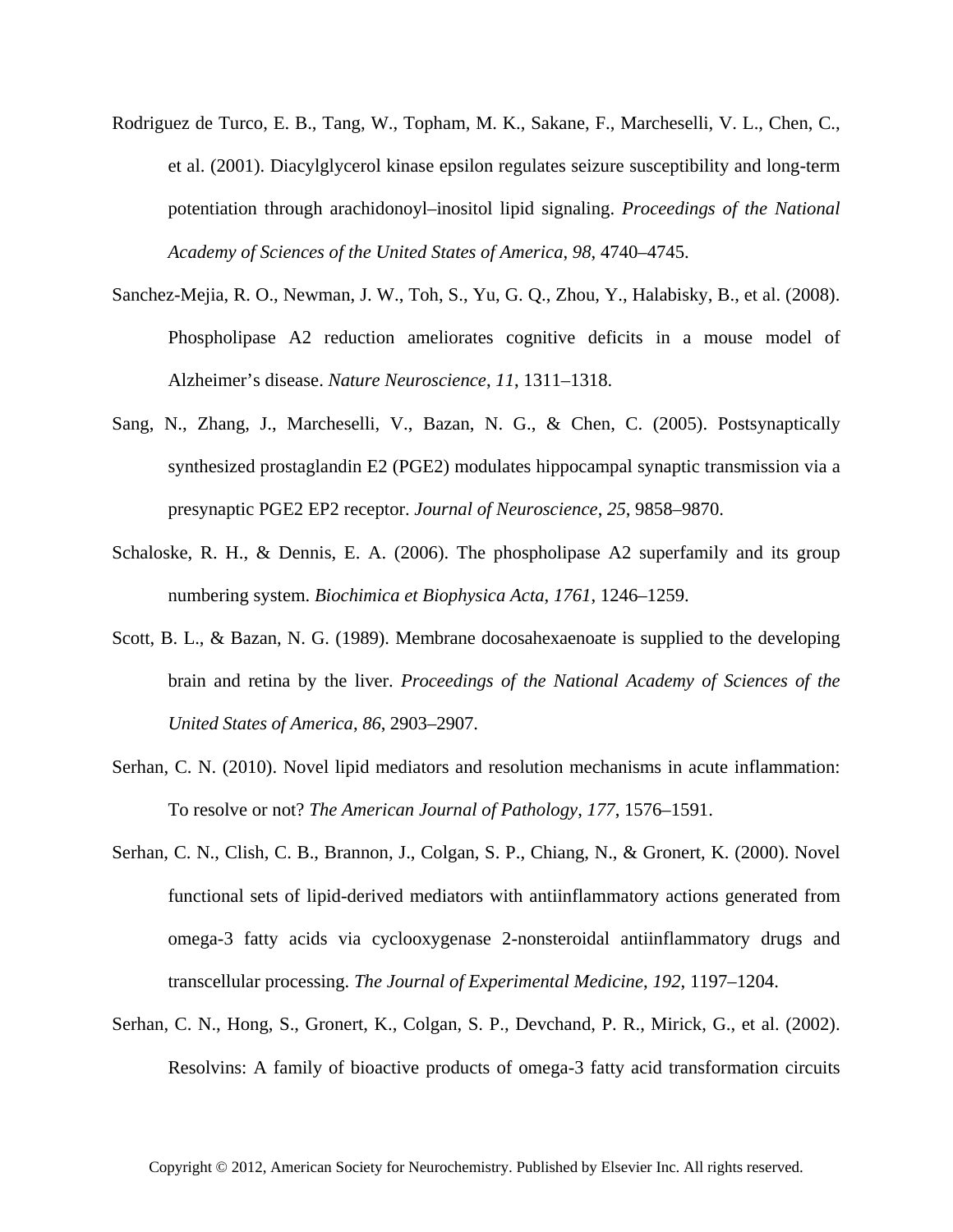initiated by aspirin treatment that counter proinflammation signals. *The Journal of Experimental Medicine*, *196*, 1025–1037.

- Serhan, C. N., Gotlinger, K., Hong, S., Lu, Y., Siegelman, J., Baer, T., et al. (2006). Antiinflammatory actions of neuroprotectin D1/protectin D1 and its natural stereoisomers: Assignments of dihydroxy-containing docosatrienes. *Journal of Immunology*, *176*, 1848– 1859.
- Serhan, C. N., Chiang, N., & Van Dyke, T. E. (2008a). Resolving inflammation: Dual antiinflammatory and pro-resolution lipid mediators. *Nature Reviews Immunology*, *8*, 349– 361.
- Serhan, C. N., Yacoubian, S., & Yang, R. (2008b). Anti-inflammatory and proresolving lipid mediators. *Annual Review of Pathology*, *3*, 279–312.
- Shimizu, T. (2009). Lipid mediators in health and disease: Enzymes and receptors as therapeutic targets for the regulation of immunity and inflammation. *Annual Review of Pharmacology and Toxicology*, *49*, 123–150.
- Sun, G. Y., Xu, J., Jensen, M. D., & Simonyi, A. (2004). Phospholipase A2 in the central nervous system: Implications for neurodegenerative diseases. *Journal of Lipid Research*, *45*, 205–213.
- Takemiya, T., Maehara, M., Matsumura, K., Yasuda, S., Sugiura, H., & Yamagata, K. (2006). Prostaglandin E2 produced by late induced COX-2 stimulates hippocampal neuron loss after seizure in the CA3 region. *Neuroscience Research*, *56*, 103–110.
- Takemiya, T., Matsumura, K., Sugiura, H., Maehara, M., Yasuda, S., Uematsu, S., et al. (2010). Endothelial microsomal prostaglandin E synthase-1 exacerbates neuronal loss induced by kainate. *Journal of Neuroscience Research*, *88*, 381–390.